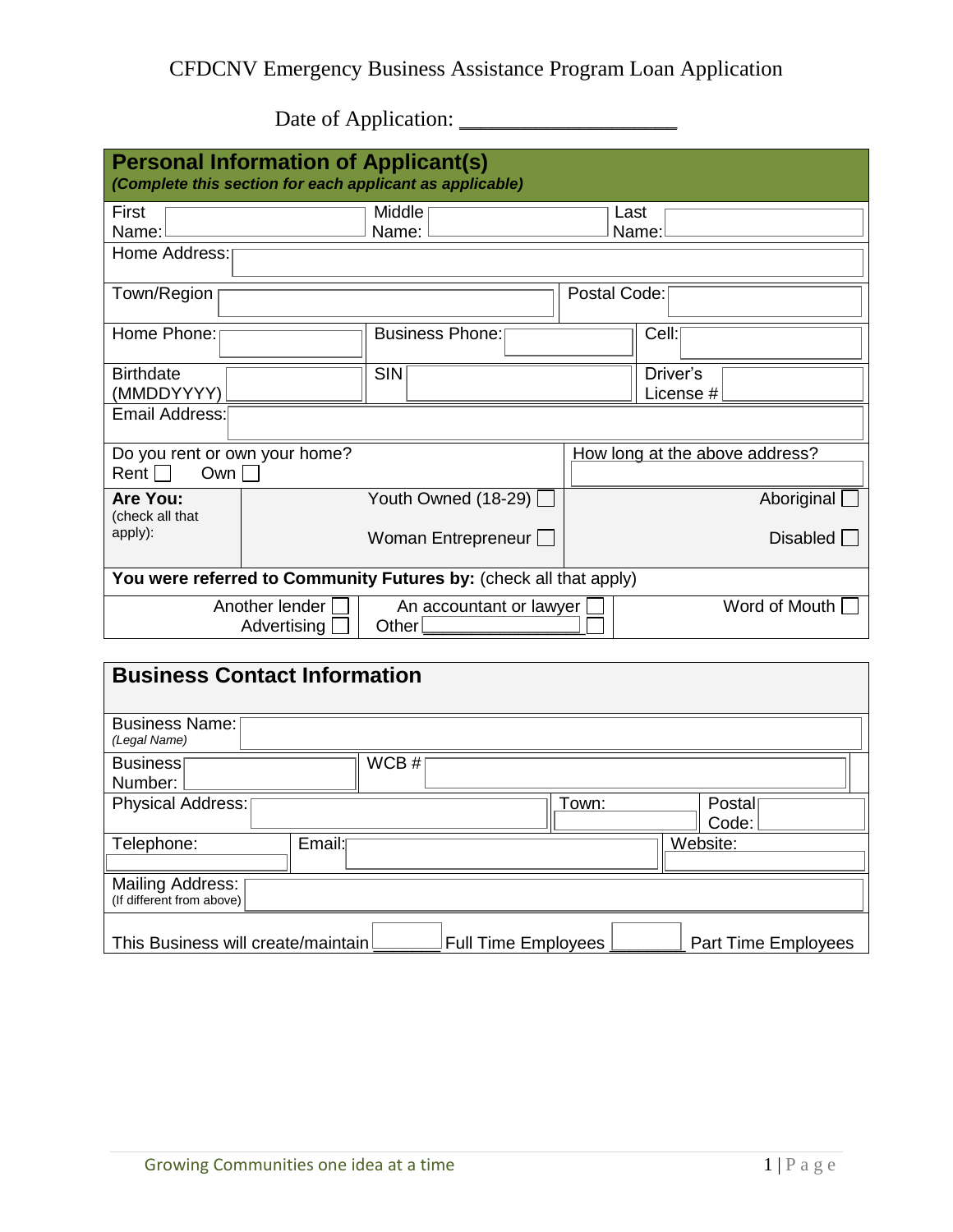Community Futures Development Corporation of Nicola Valley.

| <b>Business Information</b>                                 |                       |                       |                       |                   |                  |
|-------------------------------------------------------------|-----------------------|-----------------------|-----------------------|-------------------|------------------|
| Type of<br><b>Business:</b><br>(check all<br>that<br>apply) | Home Based $\Box$     | Start up $\Box$       | Existing              | Full Time $\Box$  | <b>Part Time</b> |
|                                                             | Proprietorship $\Box$ | Incorporation $\Box$  | Partnership $\square$ | Non-Profit $\Box$ | $Co$ -op $\Box$  |
|                                                             | Retail $\Box$         | Service               | Oil & Gas $\Box$      |                   | Manufacturing    |
|                                                             | Forestry $\square$    | Agriculture $\square$ | Tourism [             |                   | Construction [   |
| Business has been operating since:                          |                       |                       |                       |                   |                  |
| Date of business fiscal year end:                           |                       |                       |                       |                   |                  |

| <b>Flood Impact on Business</b>                                                                                                              |               |                 |
|----------------------------------------------------------------------------------------------------------------------------------------------|---------------|-----------------|
| Were you affected by the 2021 Coldwater River Flood?                                                                                         | Yes $\bigcap$ | No <sub>l</sub> |
| Was your business required to close during the flooding?                                                                                     | Yes $\bigcap$ | $No \cap$       |
| Did your business suffer direct damage from the flood? (ie. floodwater on<br>premises, company vehicles damaged)                             | Yes $\Box$    | No              |
| Did your business suffer indirect damage from the flood? (ie. product<br>expiring without refrigeration or supervision, supply chain issues) | Yes $\Box$    | No $\bigcirc$   |
| Has your workforce been impacted by the flood? (ie. staff moving away<br>permanently, staff still unable to return to work)                  | Yes $\bigcap$ | $No \bigcap$    |
| Were all or some of your losses recovered by insurance?                                                                                      | Yes $\cap$    | No()            |

*For office use only:*

 $\Box$ 

*Entered into TEA* 

 $\Box$ 

*Entered into client database*

*Approved by:\_\_\_\_\_\_\_\_\_\_\_\_\_\_\_\_\_*

*Dated:\_\_\_\_\_\_\_\_\_\_\_\_\_\_\_\_\_\_*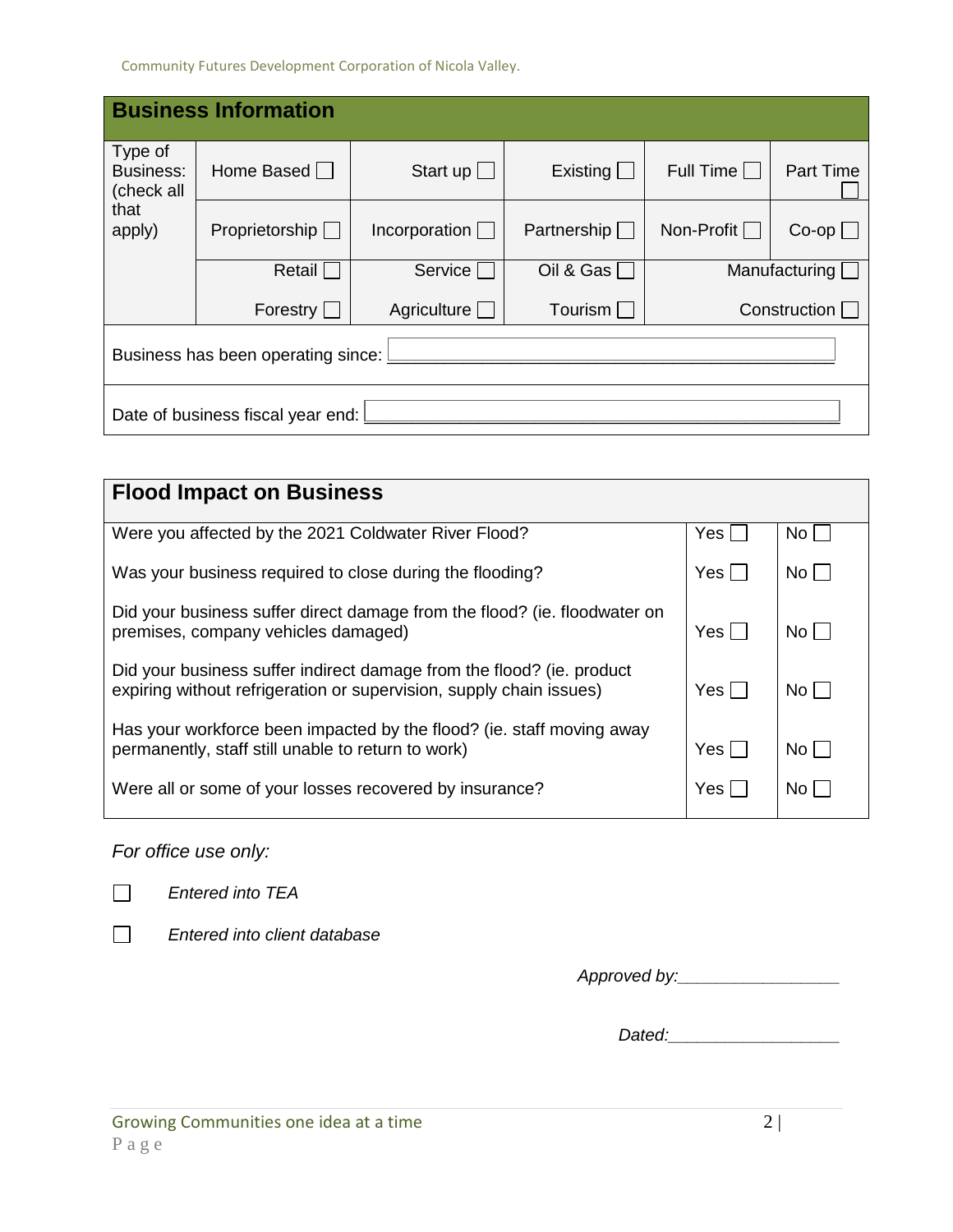| <b>Declarations</b><br>(Complete this section for each applicant and spouse)                                                                                                                                                                                                                                                                                                                  |                          |               |              |  |
|-----------------------------------------------------------------------------------------------------------------------------------------------------------------------------------------------------------------------------------------------------------------------------------------------------------------------------------------------------------------------------------------------|--------------------------|---------------|--------------|--|
| Have any of the applicant(s) ever had an asset repossessed?                                                                                                                                                                                                                                                                                                                                   |                          | Yes $\Box$    | No $\square$ |  |
| Have any of the applicant(s) ever declared for bankruptcy?<br>(If Yes please list date discharged)                                                                                                                                                                                                                                                                                            |                          |               | No           |  |
| Are any of the applicant(s) party to any claims or lawsuits?                                                                                                                                                                                                                                                                                                                                  |                          |               | No           |  |
| Are you or any closely related individual or company involved in ANY legal<br>action or litigation either personally or through your business?                                                                                                                                                                                                                                                |                          |               | No           |  |
| Do any of the applicant(s) owe any taxes prior to the current year?                                                                                                                                                                                                                                                                                                                           |                          | Yes $\square$ | No           |  |
| Are you related to any Director or Employee of this Community Futures<br>Office?                                                                                                                                                                                                                                                                                                              |                          |               | No           |  |
| The statements made herein are for the express purpose of obtaining financing from Community<br>Futures Development Corporation of Nicola Valley and are to the best of my/our knowledge and<br>belief true and correct.                                                                                                                                                                      |                          |               |              |  |
| The applicant understands that additional information, if required in support of this application, must be<br>supplied to Community Futures Development Corporation of Nicola Valley before consideration can<br>be given to this application.                                                                                                                                                |                          |               |              |  |
| The applicant agrees to reimburse Community Futures Development Corporation of Nicola Valley any<br>legal costs incurred in the registration of documents for loan security. Should the applicant withdraw his<br>request for funds after legal documents have been registered and cost incurred, the applicant shall be<br>responsible for these costs.                                      |                          |               |              |  |
| Application must be signed before it can be processed.                                                                                                                                                                                                                                                                                                                                        |                          |               |              |  |
| The foregoing information is submitted for the purpose of establishing or maintaining credit with Community<br>Futures and is a true, full and correct statement of my financial condition on the date shown.<br>I, the undersigned, declare that the statements made herein are for the purpose of obtaining business financing<br>and are to the best of my knowledge complete and correct. |                          |               |              |  |
|                                                                                                                                                                                                                                                                                                                                                                                               |                          |               |              |  |
| <b>Applicant's Signature</b>                                                                                                                                                                                                                                                                                                                                                                  | Applicant's Name (Print) | (Date)        |              |  |

*For office use only:*

\_\_\_\_\_\_\_\_\_\_\_\_\_\_\_\_\_\_\_\_\_\_

*Received by*